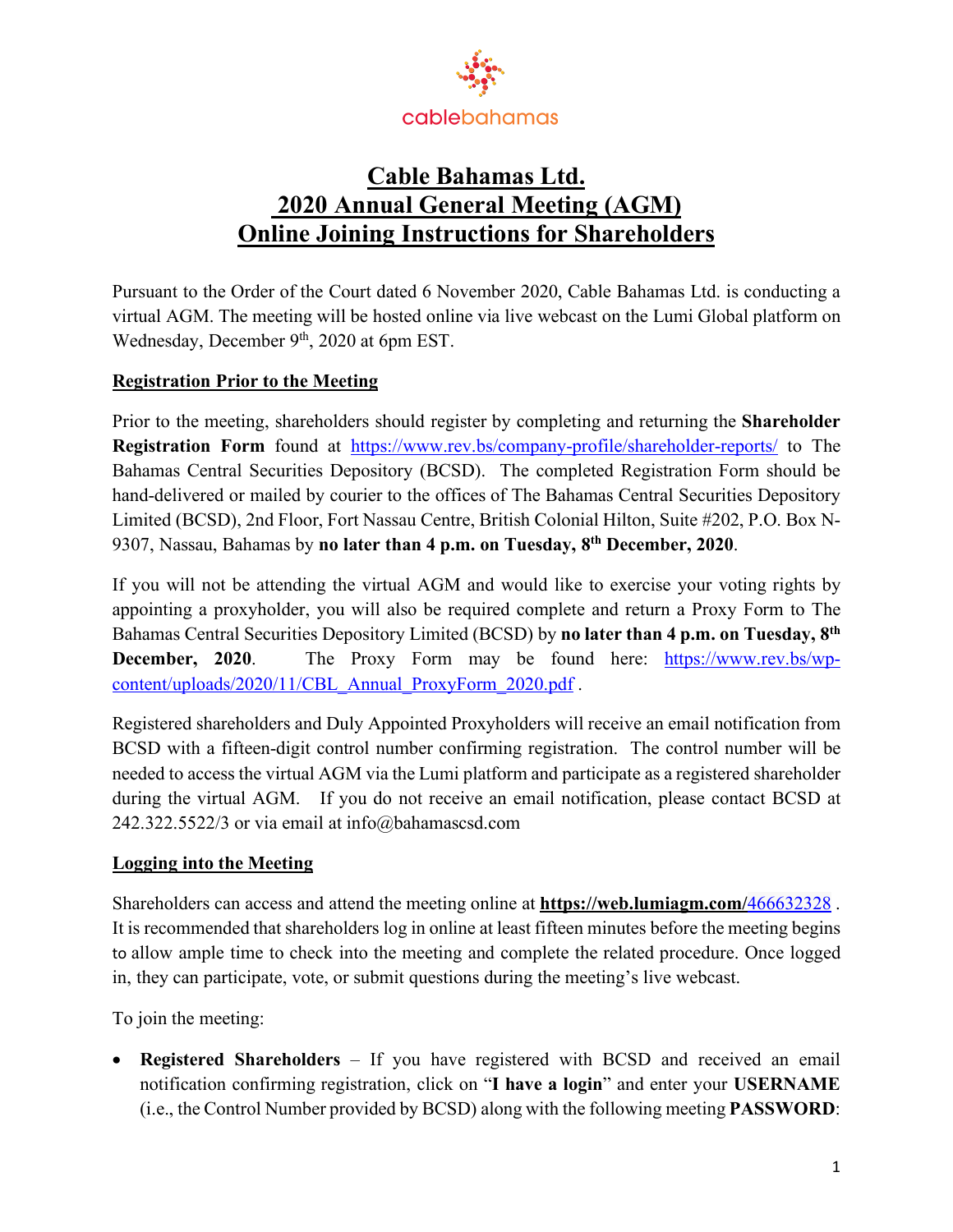

"**cablebahamas2020**". The password is case sensitive; please make sure it is correctly entered. Your Control Number is located in the email notification you received from the offices of The Bahamas Central Securities Depository (BCSD).

- **Duly Appointed Proxyholders** If you received an email notification from BCSD, click on "**I have a login**" and enter your **USERNAME** (i.e., the Control Number provided by BCSD) along with the following meeting **PASSWORD**: "**cablebahamas2020**". The password is case sensitive; please make sure it is correctly entered. Your Control Number is located in the email notification you received from the offices of The Bahamas Central Securities Depository (BCSD).
- **Non-Registered Shareholders -** All shareholders who have not submitted a completed Shareholder Registration Form to BCSD and did not receive a control number, but still wish to join the virtual AGM, will be deemed a non-registered shareholder. Non-registered Shareholders may attend the meeting by clicking "**I am a guest**" and completing the online form. Non-registered Shareholders will not be able to vote.

**Voting at the meeting will only be available for Registered Shareholders and Duly Appointed Proxyholders. It is important that you complete the Shareholder Registration Form and return the same to BCSD if you wish to vote during the meeting.**

## **Participating in the Meeting**

To listen to the Meeting, select the broadcast icon. On a computer, the broadcast icon will appear on the right side of the screen. On a tablet or phone, the broadcast icon will appear at the bottom of the screen. You must have audio enabled on your device and the stream unmuted. Press play to participate in the Meeting.

## **Voting at the Meeting**

Voting at the Meeting will **only** be available for Registered Shareholders and Duly Appointed Proxyholders. Guests and non-registered shareholders will not be allowed to vote during the virtual AGM.

Once the voting has opened, the polling icon will appear on the navigation bar at the top of your screen. The resolutions and voting choices will then be displayed. After you vote, a message confirming "vote received" will appear. Your vote can be changed by simply clicking the other option. If you wish to cancel your vote, please press "Cancel".

The Lumi Global AGM platform supports two main types of voting; single motion and multimotion. When a single motion poll is opened, the voting screen will come to the forefront of the device, whereas a multi-motion vote will appear within the navigation menu.